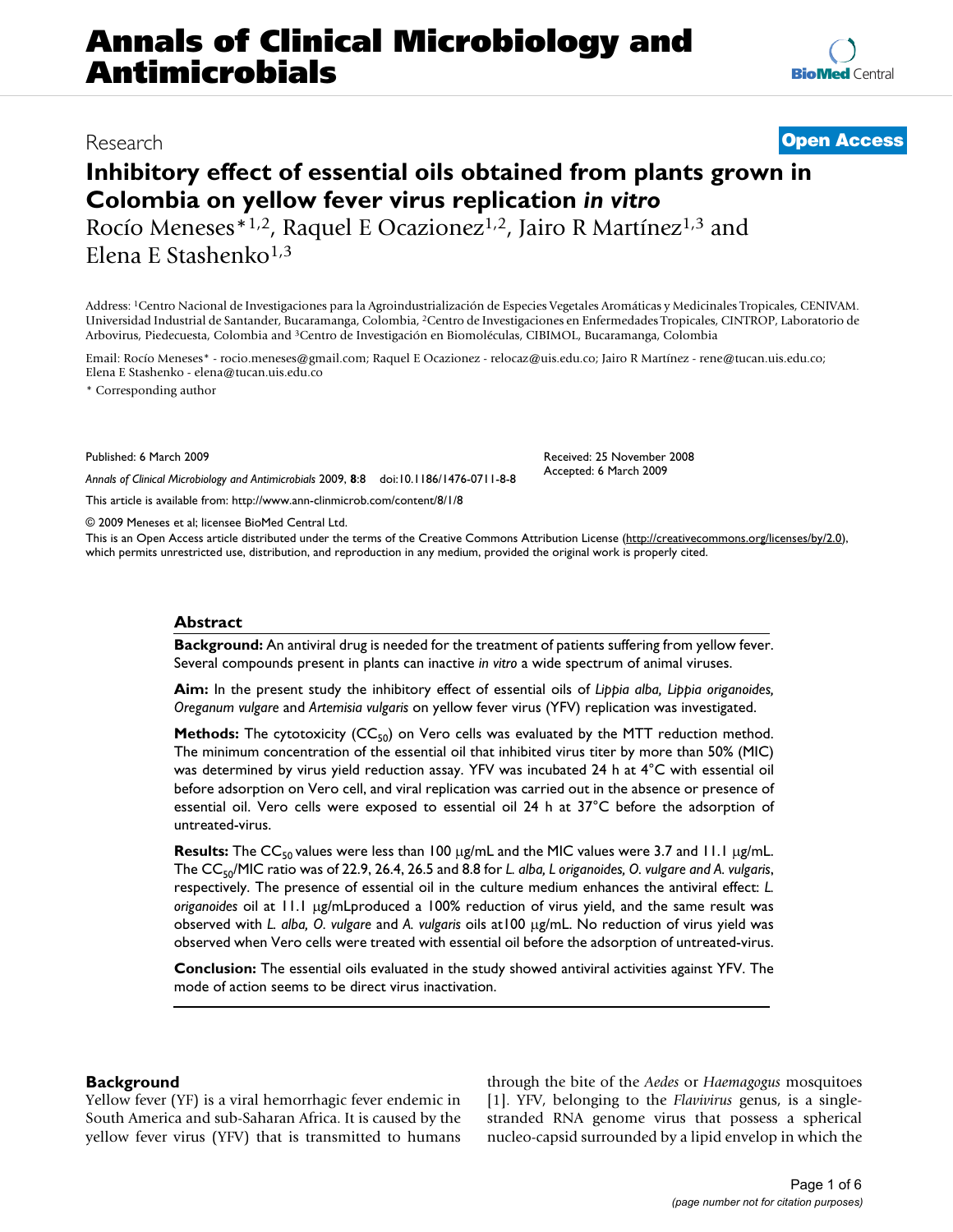envelope (E) protein and membrane (M) protein are embedded. Binding of YFV to the cell surface is believed to be mediated by the E protein [\[2\]](#page-5-1).

Classical YF illness characterized by abrupt fever, myalgia, headache and conjunctival injection is a self-limiting disease. Few patients (15%) develop severe disease with jaundice, renal dysfunction, myocardial injury, and a bleeding diathesis. Within this group of patients, 20 to 50% end fatally [[1](#page-5-0)]. The World Health Organization estimates that at least 200,000 cases of YF are reported each year, including 30,000 deaths [\[3](#page-5-2)]. This is despite that YF is prevented by vaccination with a live attenuated strain (17D) of the YFV [\[4\]](#page-5-3). Although the 17D vaccine has a long record of safety, in a few vaccinees (1:200,000 – 1:300,000) the virus can cause adverse events, such as meningoencephalitis or an acute viral hemorrhagic syndrome with multiple organ system failure. The fatality rate in cases suffering from disease due to 17D vaccination is 60% [\[4,](#page-5-3)[5\]](#page-5-4). There is no currently approved antiviral drug against YF.

Numerous studies have been conducted exploring different approaches to antiviral compounds against YFV. These include, chemical compounds focused at virus replication interruption or at inhibition of a specific host pathway critical to virus replication without undue toxicity; and strategies aimed at modulation of host immune response using passive antibodies, immunomodulators and corticosteroids [\[6\]](#page-5-5). Although some of those approaches have shown promising results, any of them has yet to be approved for use in humans.

Natural products are an important source to develop antiviral drugs, and they are selected frequently on the basis of their ethno-medicinal use [\[7\]](#page-5-6). Several reports have demonstrated direct inactivation and prevention of cell-to-cell spread, of essential oils obtained from a varied number of plants on enveloped viruses that cause human disease. [[8](#page-5-7)- [14\]](#page-5-8). Nonetheless, little is known about antiviral effect on *Flavivirus*. To our knowledge, studies evaluating antiviral effect of essential oils against YFV have not been reported.

The objective of this study was to evaluate the inhibitory effect of essential oils obtained from *Lippia alba*, *Lippia origanoides*, *Origanum vulgare* and *Artemisia vulgaris* grown in Colombia on YFV replication *in vitro*. Plants are widely used all over the world to cure almost any disease. Infusions are recommended against liver diseases; digestive, spasmolitic and relieve stomach-ache; kidney pains; and respiratory disorders. It is speculated that some of the mentioned medicinal properties could be related to the plant's essential oil compounds [\[15](#page-5-9)[,16](#page-5-10)].

## **Methods**

### *Essential oil*

Propagation cuttings were obtained from *L. alba* and *L. origanoides* growing wild in the surroundings of the Jordán Sube township (Department of Santander). The cuttings were used in establishing experimental contiguous plots in the CENIVAM Agroindustrial Pilot Complex, located at the main campus of Universidad Industrial de Santander (Bucaramanga, Colombia). *O. vulgare* and *A. vulgaris* were collected in Marinilla (Department of Antioquia) and Armenia (Department of Quindio), respectively. Voucher specimens from each plant were deposited at the Colombian National Herbarium (COL), and the taxonomic identifications were performed by Dr José Luis Fernández (National Herbarium, UN, Bogotá, Colombia).

For all oils, the dried plant material was submitted to microwave-assisted hydrodistillation in a Clevenger-type apparatus, as described elsewhere [[17\]](#page-5-11). Compound identification was based on chromatographic (retention times, retention indices, standards) and spectroscopic (spectral interpretation, comparison with databases and standards) criteria [[17,](#page-5-11)[18](#page-5-12)]. Two GC-MS systems were employed, an Agilent Technologies 6890 Plus gas chromatograph (Palo Alto, CA, U.S.A.), equipped with an Agilent Technologies 5973N mass selective detector, and an Agilent Technologies 6890 gas chromatograph coupled to an Agilent Technologies 5975 mass selective detector. Both systems were equipped with a split/splitless injector (split ratio 1:50), a 7863 automatic injector and an MS-ChemStation G1701- DA data system that included the spectral libraries WILEY 138K, NIST 2002 and QUADLIB 2004. A fused silica capillary column DB-5MS (J&W Scientific, Folsom, CA, U.S.A.) of 60 m  $\times$  0.25 mm I.D.  $\times$  0.25 µm,  $d_f$  and a fused silica DB-WAX (J & W Scientific, Folsom, CA, U.S.A.) 60 m  $\times$  0.25 mm, D.I  $\times$  0.25 µm, d<sub>f</sub> column were employed. The oven temperature was programmed from 45°C (5 min) to 150°C (2 min) at  $4^{\circ}$ C min<sup>-1</sup>, then to 250°C (5 min) at 5°C min-1, and finally, to 275°C (15 min) at 10°C min-1. The ionization chamber and transfer line temperatures were kept at 230°C and 285°C, respectively.

Plant local names, voucher numbers and the main essential oil components are shown in Table [1](#page-2-0). For the antiviral assays, the essential oil was dissolved in a solution of 1% dimethyl sulfoxide (DMSO) in test medium.

#### *Cell culture and virus*

African green monkey kidney cells (Vero) were maintained in minimum essential medium (M-199) supplemented with 10% fetal calf serum (FCS) and 0.07% NaHCO<sub>3</sub> at 37 $\degree$ C in a humidified 5%-CO<sub>2</sub> atmosphere. The vaccine strain 17D of YFV was provided by the state Secretariat of Health. Virus stocks were prepared by infect-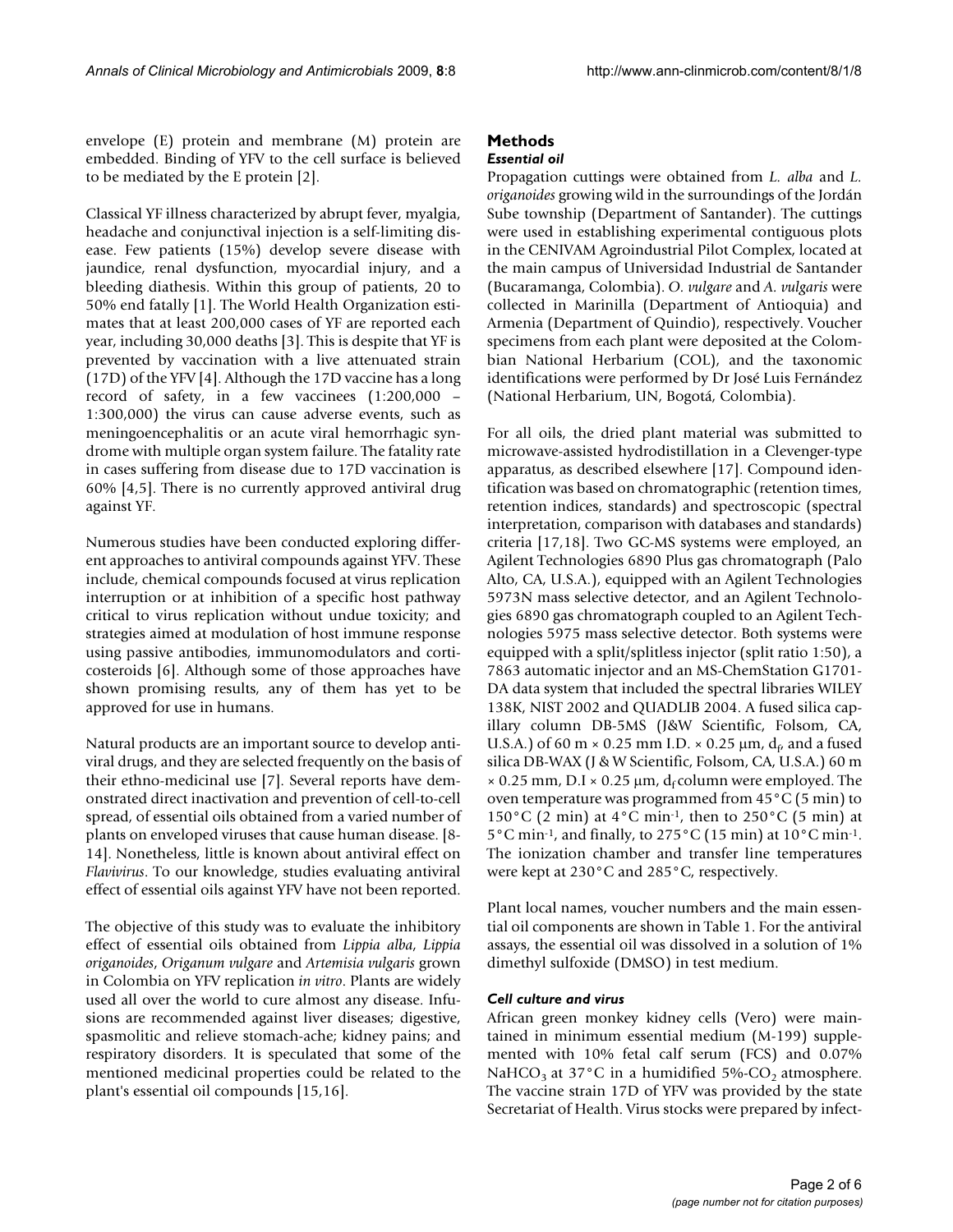| Specie (voucher)                            | Local name       | Main essential oil components (%)                                                                                           | Extraction yield (% p/p) |
|---------------------------------------------|------------------|-----------------------------------------------------------------------------------------------------------------------------|--------------------------|
| Lippia alba (CO 480750)*                    | Pronto alivio    | Carvone (51)<br>Limonene (33)<br>bicyclosesquiphellandrene (7)                                                              | 0.4                      |
| Lippia origanoides (CO 512075)*             | Orégano de monte | Carvacrol (44)<br>Thymol (15)<br>$\gamma$ -terpinene (10)                                                                   | 3.5                      |
| Origanum vulgare (CO 523701) <sup>†</sup>   | Orégano          | trans-Sabinene hydrate (21)<br>Thymol (11)<br>Carvacryl methyl ether (11)<br>$\gamma$ -Terpineno (5.2)<br>$p$ -Cimene (4.5) | 0.3                      |
| Artemisia vulgaris (CO 517002) <sup>†</sup> | Ajenjo           | $\alpha$ -Thujone (38.1)<br>$\beta$ -Thujone (10.6)<br>1,8-Cineole (8.8)<br>$trans-Carveol(3.1)$<br>Sabineno (2.8)          | 0.1                      |

<span id="page-2-0"></span>**Table 1: Plants used in the study and their main essential oil components**

Source: \*, Ref. 17 and 18; †, this study.

ing Vero cell cultures; the supernatant was collected 2–3 days post infection and stored at -70°C in aliquots.

#### *Plaque assay*

Virus titers were determined by plaque assays in Vero cells growing in 24-well plates. Briefly, serial tenfold dilutions of the viral suspension were added (0.1 mL/well) in duplicate, and the cells were incubated for 1 h at 37°C. Subsequently, M-199 medium containing 5% FCS and 3% carboxymethyl-cellulose (Sigma; 0.5 mL/well plates) was added, and the plate was incubated for 72 h at 37°C. The viral plaques were visualized after 10% formaldehyde fixation (1 h at room temperature) and by staining (15 to 30 s) with a 1% crystal violet solution. The titer was estimated by counting the number of plaques observed in each well and expressed as plaque-formation unit per milliliter (PFU/mL).

#### *Cytotoxicity*

Cell viability was measured on the basis of the mitochondrial-dependent reduction of MTT to formazan [\[19](#page-5-13)]. Vero cells grown in a 96-well plate were treated with the essential oil at concentrations of 100, 33.3, 11.1 and 3.7 μg/mL for 72 h at 37°C. Then, the culture medium was removed and MTT solution (10 μL, 5 mg/mL, Sigma Co.) was added to each well. The plate was incubated for 4 h at 37°C and DMSO (100 μL) was added to the wells to dissolve the MTT crystals. Each essential oil was tested in triplicate. The extent of MTT reduction to formazan within the cells was quantified by measuring absorbance at 595 nm  $(OD_{595})$  on a multiwell spectrophotometer (Sensident Scan Merck). The 50% cytotoxic concentration  $(CC_{50})$ was defined as the concentration that reduces the  $OD_{590}$ of treated cells to 50% with respect to untreated cells. The  $CC_{50}$  values were calculated using the MSx/fitTM; ID Business Solution, Guildford, UK software.

#### *Viral inhibitory effect*

The direct inactivation of YFV by the selected essential oils was tested by using a virus yield reduction assay. The virus  $(9.5 \times 10^4 \text{ PFU})$  was incubated with concentrations of the essential oil (100, 33.3, 11.1 and 3.7 μg/mL) for 24 h at 4°C in M-199 medium with 2% FCS. Treated-YFV was used to infect monolayers of Vero cell grown in 24-well plates at a multiplicity of infection of 1 PFU per cell (MOI  $= 1$ ). After a 1 h period at 37 $\degree$ C, the cells were washed twice and then incubated at 37°C in M-199 medium containing 5% FCS. Some experiments were also performed incubating the virus-infected cells in M-199 medium containing essential oil at concentrations described above. In all assays, the supernatant, consisting of culture medium, was collected and cleared by centrifugation at  $400 \times g$  at 4°C to determine the virus titer by the plaque assay method 48 h after incubation of the plates. The results were expressed as the lowest concentration of the essential oil at which reduction of virus titer by more than 50% (compared with control) was observed, and it was considered as the minimum inhibitory concentration (MIC).

The interference of the tested essential oils with the viral cycle by treatment of cells before viral adsorption was evaluated. Confluent monolayers of Vero cells grown in 24-well plates were exposed or not to the essential oil at concentrations described above for 24 h at 37°C. The cells were washed three times to remove residual oil, and then were infected with untrated YFV at MOI of 1 for 1 h at 37°C. The cells were washed three times to remove residual oil, and then were infected with untreated-YFV at MOI of 1 for 1 h at 37°C. After that, the unabsorbed virus were removed by cell washes and the cells were incubated in M-199 medium with 5% FCS at 37°C. At 48 h after incubation, the culture medium was collected and cleared by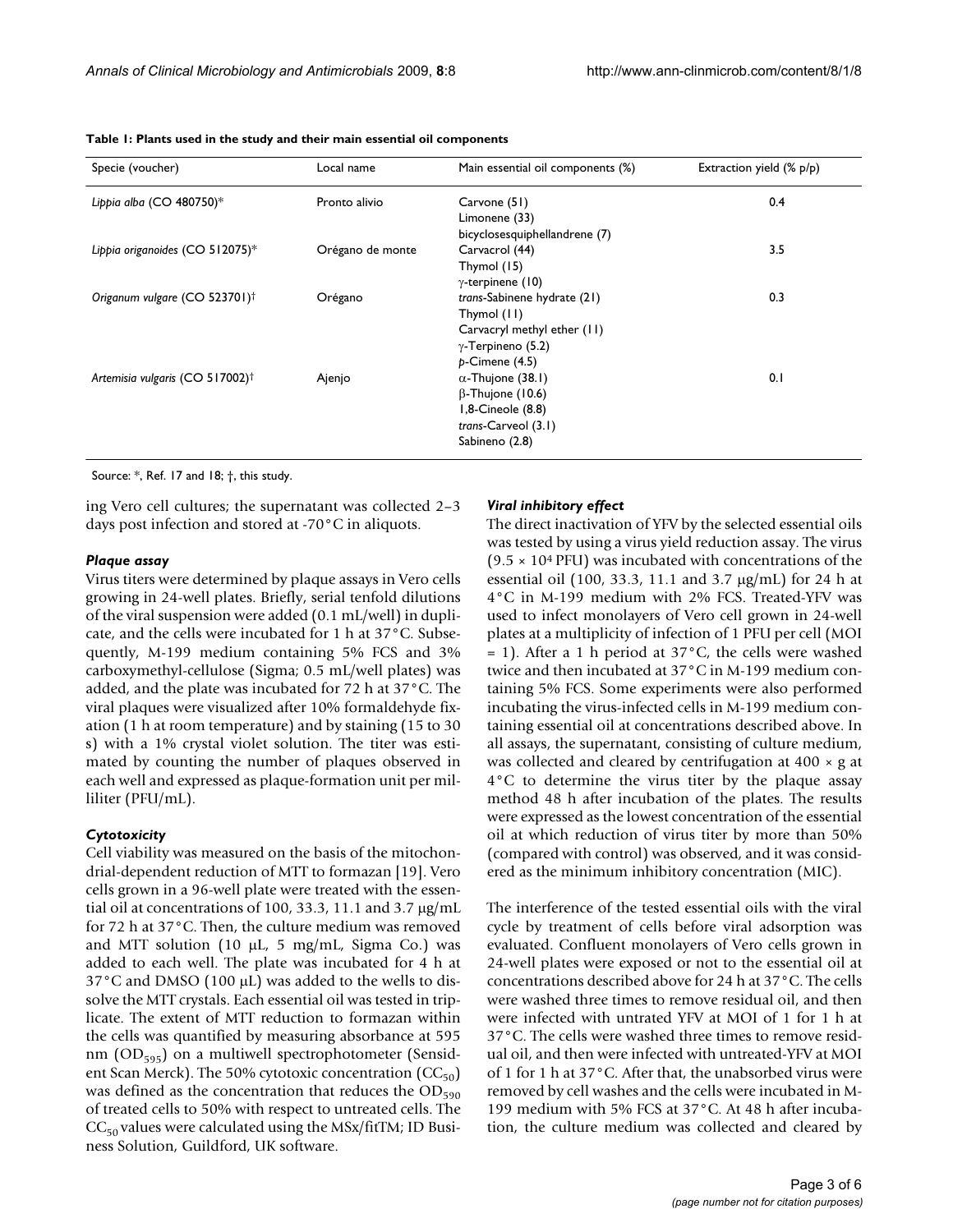centrifugation at 400  $\times$  g at 4 $\degree$ C to determine the virus titer by the plaque assay method.

#### **Results**

Essential oils were tested for their cytotoxicity on Vero cell prior to the determination of their inhibitory effect against YFV. All essential oils were not cytotoxic. The  $CC_{50}$ for *L. alba*, *L. origanoides, O. vulgare* and *A. vulgaris* were 90  $\pm$  15, 98  $\pm$  3.8, 98  $\pm$  2.8 and 98  $\pm$  2.9  $\mu$ g/mL, respectively.

The abilities of the selected essential oils to directly inactivate YFV (virucidal activities) were evaluated. Pre-incubation of virus with selected essential oil for 24 h at 4°C before adsorption on Vero cell inhibited the subsequent extracellular virus titer. The MIC for *L. alba*, *L origanoides* and *O. vulgare* oils *was* 3.7 μg/mL whereas for *A. vulgaris* was 11.1 μg/mL (Figure [1\)](#page-3-0). The MIC was lower than the  $CC_{50}$  for Vero cells, resulting a  $CC_{50}/MIC$  ratio of 22.9, 26.4, 26.5 and 8.8 for *L. alba, L origanoides, O. vulgare and A. vulgaris*, respectively. A noted increased virucidal effect was observed with *O. vulgare* at concentrations higher than the MIC  $(> 3.7 \text{ µg/ml})$ , but the same was not observed with the others essential oils. A poor  $(r = 0.72)$ , linear regression) concentration-dependent reduction was observed with all essential oils.

The presence of essential oil in culture medium for 48 h after the adsorption of treated-YFV on Vero cell monolayers enhances the antiviral effect (Figure [2](#page-3-1)). Virus titer was completely reduced in the presence of *L. origanoides* oil at concentration of 11.1 μg/mL, or of *L. alba, O. vulgare* or *A. vulgaris* oils at 100 μg/mL. This is, viral plaques were not

<span id="page-3-0"></span>

#### Figure 1

**Direct inactivation of essential oils from Colombian plants on yellow fever virus (YFV)**. About 9.5 × 104 PFU of YFV were incubated for 24 h at 4°C with concentrations of essential oil and then were adsorbed on Vero cells. Virus titers in supernatants of cell cultures were determined by plaque assays method at 48 h after adsorption. The data represent the means for three replicate samples of two independent experiment. Error bars indicate standard deviations.

recovered from undiluted media, and viral antigen was not detected on infected cells analyzed by microscopyimmunofluorescence.

No inhibition was observed when cells were pre-incubated with essential oil for 24 h at 37°C before the adsorption of untreated-YFV. A significant reduction of viral progeny was not observed with none of the tested essential oils at concentration of 3.7, 11.1, 33.3 or 100 μg/ mL (Figure [3](#page-4-0)). The virus titer in supernatants of cell cultures exposed to the essential oils did not show any difference with respect to the controls of untreated cells (p > 0.05, multiple regression).

Taken together, the results suggest that the action of essential oils as inhibitor agents of YFV infectivity is due to direct virus inactivation, preventing the adsorption and subsequent cellular infection.

#### **Discussion and conclusion**

The antiviral or virucidal effect is generally expressed as  $IC_{50}$  (inhibitory concentration 50%). This is calculated by regression analyses of the dose response curve generated from the data. The  $IC_{50}$  value for all essential oils tested in this study could not be determined. This is because of concentrations lower than 3.7 or 11.1 μg/mL were not tested in order to investigate inhibition of virus titer by less than 50%. Consequently, we expressed virucidal activity as the lowest concentration of essential oil at which inhibition of virus titer by more than 50% was observed (MIC). On

<span id="page-3-1"></span>

#### Figure 2

**Increase of direct yellow fever virus (YFV) inactivation by the presence of essential oil in the supernatant of virus-infected cells culture**. YFV previously incubated with serial dilutions of essential oil (Figure 1) was replicated in Vero cells at 37°C in M-199 medium containing varied concentration of essential oil. Virus titers in supernatants of cell cultures were determined by plaque assays method at 48 h after adsorption. The data represent the means for three replicate samples of two independent experiment. Error bars indicate standard deviations.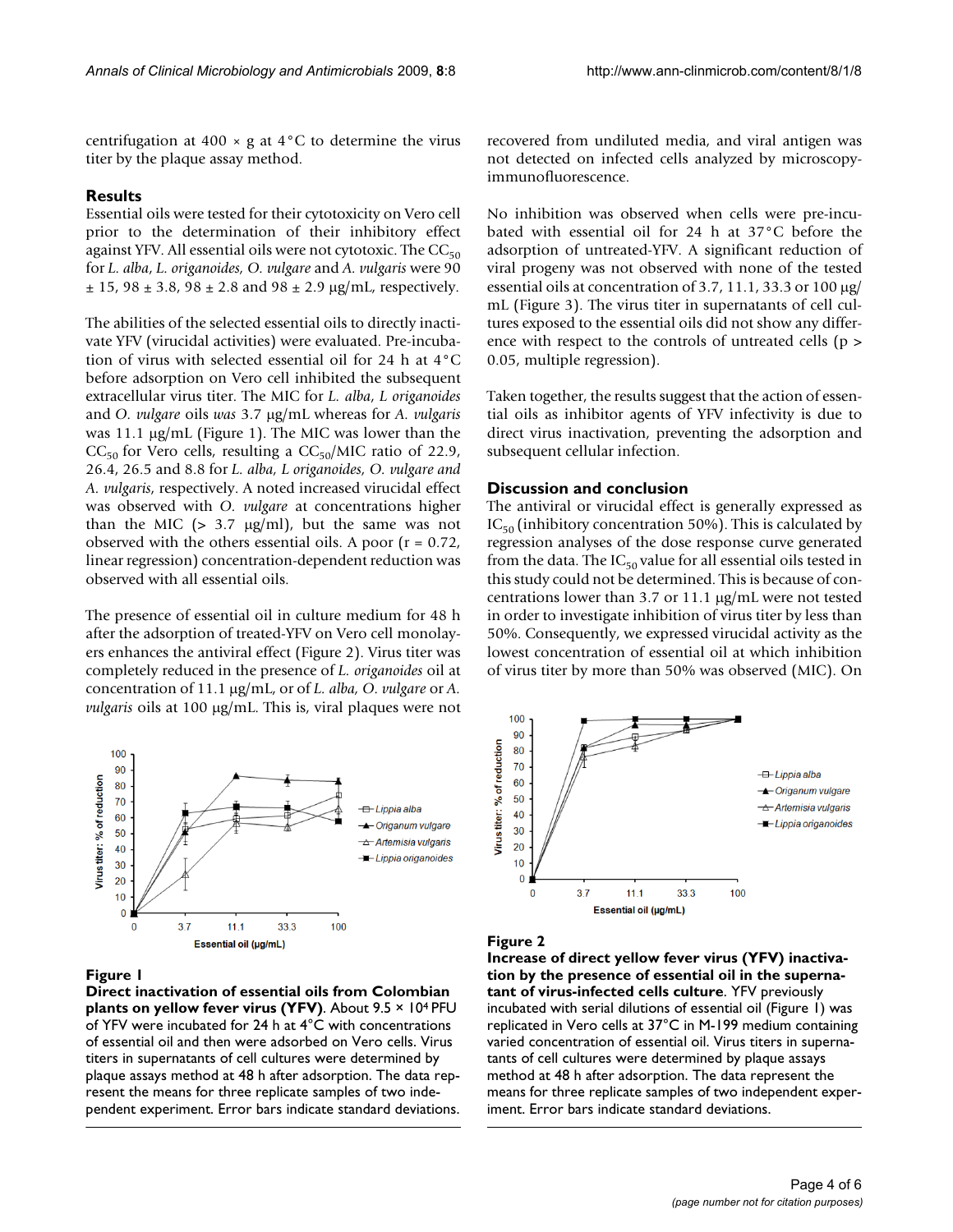<span id="page-4-0"></span>

#### Figure 3

**Absence of antiviral effect of essential oils from Colombian plants on YFV replication by treatment of host cell**. Vero cells were exposed to varied concentration of essential oil for 24 h at 37°C before YFV infection (MOI = 1). Virus titers in supernatants of cell cultures were determined by plaque assays at 48 h after adsorption. The data represent the means for three replicate samples of two independent experiment. Error bars indicate standard deviations.

the other hand, definite essential oil concentrationdependent reduction was not observed (Figure [1](#page-3-0)). We could speculate that this result could be due to the strength of binding between virus and components of the essential oil which determines the fraction of molecules on the virus particle occupied by the oil. Even complete occupancy by using higher concentrations of the oil it could not be sufficient to increase the virus inhibition.

One method commonly used for evaluation of *in vitro* antiviral effect involves titration of residual virus infectivity after extracellular action of the test substance using a plaque reduction assay. Generally, this assay is run 1 h at 37°C or room temperature, and when the assay is performed at 4°C it is assumed that the inhibition may be lower [\[20\]](#page-5-14). Sadii et al. [[10\]](#page-5-15) found that the antiviral effect of essential oil obtained from *Artemisia arborescens* against enveloped Herpes Simplex virus type 1 was higher when the mixture virus-oil was incubated at 37°C than at 4°C. We evaluated the direct inactivation on YFV by essential oils from plants grown in Colombia in assays run at 4°C, using titration of residual virus in stored supernatant by using plaque assay method instead of direct reduction of viral plaque. Even with these limitations, the essential oils screened showed direct inactivation on YFV at MIC values as low as 3.7 and 11.1 μg/mL (Figure [2](#page-3-1)).

In this study, the direct YFV inactivation by selected essential oils was tested without any virus-oil mixture dilution to eliminate the oil. On the other hand, essential oil was added to culture medium after adsorption of treated-YFV. Consequently, the assays might not allow to precisely discriminate between antiviral and virucidal action because the oil could enter into the cells and interfere with intracellular steps of the viral cycle. As shown in Figure [3,](#page-4-0) we did not observe decrease of viral progeny when the cells were exposed 24 h to high concentration (100 μg/mL) of the essential oil and then were infected with untreated-YFV. This result suggests that changes on the plasmatic membrane cell or intracellular environment that could interfere with the adsorption or intracellular steps of the viral cycle were not induced. It was demonstrated that the presence of tested essential oils in culture medium during replication of treated-YFV enhances the inhibitory effect. This enhancement could be more probably due to direct inactivation of virus released from infected cells than inhibition of the penetration or protein synthesis steps of the viral cycle. Our results are in agreement with studies with other enveloped virus. The *in vitro* replication abilities of HSV [[8](#page-5-7)[-11](#page-5-16),[21-](#page-5-17)[24](#page-5-18)], Human Immmodeficiency virus [[12\]](#page-5-19) and Hepatits B virus [[13\]](#page-5-20) were suppressed by previous exposition to essential oils obtained from plants from various countries, but antiviral activity was not observed by treatment of the cell with essential oil before the adsorption of the virus.

Supported studies of antiviral effect of essential oils on YFV were not found. Concerning antiviral activity on others members of the Flaviviridae family, two studies with dengue virus (DENV) have been reported. Duschatzky et al. [[14\]](#page-5-8) and Garcia et al. [\[25](#page-5-21)] did not observe significant antiviral effect on DENV-2 by essential oils obtained from eight species of aromatic plants from Argentina. Only *A. douglasiana* and *E. patens* had any discernible virucidal effect. We have carried out experiments for evaluation of direct inactivation on DENV-2 by essential oils from six plants grown in Colombia. *L. origanoides* and *Hyptis sp* showed a 50% reduction of the virus titer at concentration of 100 μg/mL, whereas *Piper auritum, Piper ottoniifolium, L. alba* and *Thymus vulgaris* did not show activity (unpublished data).

It is speculated that direct virus inactivation by the essential oils can be due to disruption of the viral membrane by lipophilic compounds [\[24](#page-5-18)], but the precise mechanism of the antiviral action is still not fully understood. The major components in the essential oil extracted from plants are terpenes and terpenoids. Several kinds of these compounds have been shown to inhibit HIV, and it was demonstrated that their anti-HIV activity involves inhibition of virus adsorption to target cell, and causing inactivation of HIV reverse transcriptase [[26-](#page-5-22)[29\]](#page-5-23). The major components of the essential oils tested in this study were carvone, carvacrol, limonene and thymol, and the presence of these compounds could in part explain the virucidal effect on YFV. More studies should be conducted to explore the mechanism of interference with viral intracellular process of the compounds present in the essential oils.